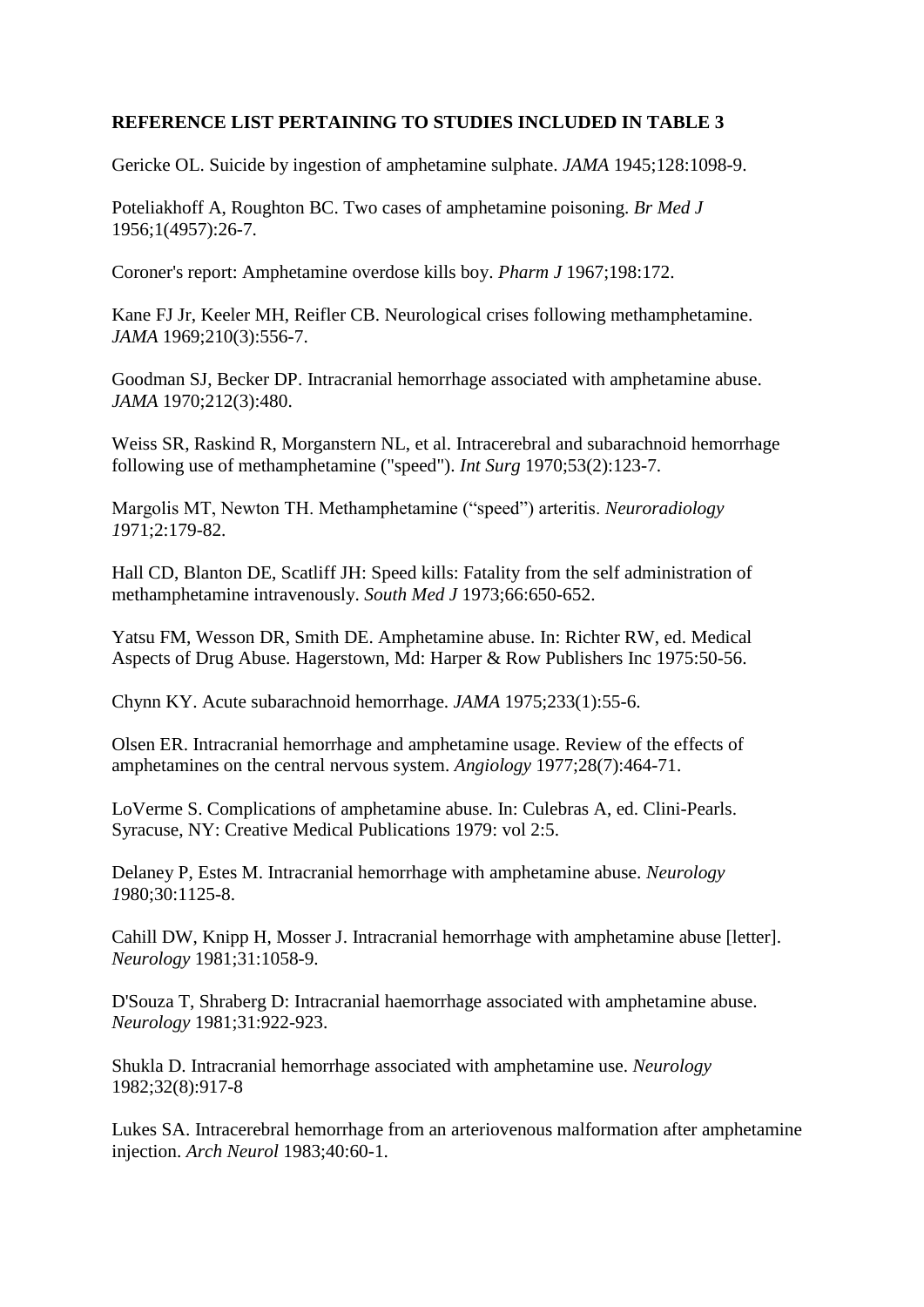[Lessing MP,](https://www.ncbi.nlm.nih.gov/pubmed/?term=Lessing%20MP%5BAuthor%5D&cauthor=true&cauthor_uid=2614776) [Hyman NM.](https://www.ncbi.nlm.nih.gov/pubmed/?term=Hyman%20NM%5BAuthor%5D&cauthor=true&cauthor_uid=2614776) Intracranial haemorrhage caused by amphetamine abuse. *J R Soc Med* 1989;82(12):766-7.

[Imanse](https://www.ncbi.nlm.nih.gov/pubmed/?term=Imanse%20J%5BAuthor%5D&cauthor=true&cauthor_uid=2381547) J, [Vanneste](https://www.ncbi.nlm.nih.gov/pubmed/?term=Vanneste%20J%5BAuthor%5D&cauthor=true&cauthor_uid=2381547) J. Intraventricular hemorrhage following amphetamine abuse. *[Neurology](https://www.ncbi.nlm.nih.gov/pubmed/?term=imanse+vanneste+haemorrhage)* 1990;40(8):1318-9.

[Harries DP,](https://www.ncbi.nlm.nih.gov/pubmed/?term=Harries%20DP%5BAuthor%5D&cauthor=true&cauthor_uid=1492208) [De Silva R.](https://www.ncbi.nlm.nih.gov/pubmed/?term=De%20Silva%20R%5BAuthor%5D&cauthor=true&cauthor_uid=1492208) 'Ecstasy' and intracerebral haemorrhage. *[Scott Med J](https://www.ncbi.nlm.nih.gov/pubmed/?term=harries+dp++haemorrhage)* 1992;37(5):150-2.

[Hughes JC,](https://www.ncbi.nlm.nih.gov/pubmed/?term=Hughes%20JC%5BAuthor%5D&cauthor=true&cauthor_uid=7906517) [McCabe M,](https://www.ncbi.nlm.nih.gov/pubmed/?term=McCabe%20M%5BAuthor%5D&cauthor=true&cauthor_uid=7906517) [Evans RJ.](https://www.ncbi.nlm.nih.gov/pubmed/?term=Evans%20RJ%5BAuthor%5D&cauthor=true&cauthor_uid=7906517) Intracranial haemorrhage associated with ingestion of 'ecstasy'. *[Arch Emerg Med](https://www.ncbi.nlm.nih.gov/pubmed/?term=hughes+jc+evans+haemorrhage)* 1993;10(4):372-4.

El-Omar MM, Ray K, Geary R. [Intracerebral haemorrhage](https://www.ncbi.nlm.nih.gov/pubmed/8731653) in a young adult: consider [amphetamine abuse.](https://www.ncbi.nlm.nih.gov/pubmed/8731653) *Br J Clin Pract* 1996;50(2):115-6.

Chaudhuri C, Salahudeen AK. [Massive intracerebral hemorrhage](https://www.ncbi.nlm.nih.gov/pubmed/10334124) in an amphetamine addict. Am J Med Sci 1999;317(5):350-2.

Zhu BL, Oritani S, Shimotouge K, et al. Methamphetamine-related fatalities in forensic autopsy during 5 years in the southern half of Osaka city and surrounding areas. *Forensic Sci Int* 2000;(1-3):443-7.

[Agaba EA,](https://www.ncbi.nlm.nih.gov/pubmed/?term=Agaba%20EA%5BAuthor%5D&cauthor=true&cauthor_uid=11781916) [Lynch](https://www.ncbi.nlm.nih.gov/pubmed/?term=Lynch%20RM%5BAuthor%5D&cauthor=true&cauthor_uid=11781916) RM, [Baskaran A.](https://www.ncbi.nlm.nih.gov/pubmed/?term=Baskaran%20A%5BAuthor%5D&cauthor=true&cauthor_uid=11781916) Massive intracerebral hematoma and extradural hematoma in amphetamine abuse. *[Am J Emerg Med](https://www.ncbi.nlm.nih.gov/pubmed/?term=agaba+ea+lynch+heamorrhage)* 2002;20(1):55-7.

[Miranda J,](https://www.ncbi.nlm.nih.gov/pubmed/?term=Miranda%20J%5BAuthor%5D&cauthor=true&cauthor_uid=12470006) [O'Neill](https://www.ncbi.nlm.nih.gov/pubmed/?term=O) D. Stroke associated with amphetamine use. *[Ir Med J](https://www.ncbi.nlm.nih.gov/pubmed/?term=miranda+j+o)* 2002;95(9):281-2.

Moriya F, Hashimoto Y. A case of fatal hemorrhage [in the cerebral ventricles following](https://www.ncbi.nlm.nih.gov/pubmed/12243878)  [intravenous use of methamphetamine.](https://www.ncbi.nlm.nih.gov/pubmed/12243878) *Forensic Sci Int* 2002;129(2):104-9.

Inamasu J, Nakamura Y, Saito R, et al. [Subcortical hemorrhage caused by methamphetamine](https://www.ncbi.nlm.nih.gov/pubmed/12627885)  [abuse: efficacy of the triage system in the differential diagnosis--case report.](https://www.ncbi.nlm.nih.gov/pubmed/12627885) *Neurol Med Chir (Tokyo)* 2003;43(2):82-4.

Chen HJ, Liang Cl, Lui K, et al. Rapidly growing internal carotid artery aneurysm after amphetamine abuse: case report. *Am J Forensic Med Pathol* 2003;24(1):32-4.

Klys M, Konopka T, Rojek S. [Intracerebral hemorrhage associated with amphetamine.](https://www.ncbi.nlm.nih.gov/pubmed/16168183) *J Anal Toxicol* 2005;29(6):577-81.

Schuff A, Skopp G, Pedalund I, et al. Cerebral hemorrhage after the consumption of amphetamine. *Arch Kriminol* 2005;216(1):36-42.

Ago M, Ago K, Hara K, et al. [Toxicological and histopathological analysis of a patient who](https://www.ncbi.nlm.nih.gov/pubmed/16793314)  [died nine days after a single intravenous dose of methamphetamine: a case report.](https://www.ncbi.nlm.nih.gov/pubmed/16793314) *Leg Med (Tokyo)* 2006;8(4):235-9.

[Aldrich MS,](https://www.ncbi.nlm.nih.gov/pubmed/?term=Aldrich%20MS%5BAuthor%5D&cauthor=true&cauthor_uid=6362093) [Burke JM,](https://www.ncbi.nlm.nih.gov/pubmed/?term=Burke%20JM%5BAuthor%5D&cauthor=true&cauthor_uid=6362093) [Gulati SM.](https://www.ncbi.nlm.nih.gov/pubmed/?term=Gulati%20SM%5BAuthor%5D&cauthor=true&cauthor_uid=6362093) Angiographic findings in a young man with recurrent stroke and positive fluorescent treponemal antibody (FTA). *[Stroke](https://www.ncbi.nlm.nih.gov/pubmed/?term=aldrich+ms+burke)* 1983;14(6):1001-4.